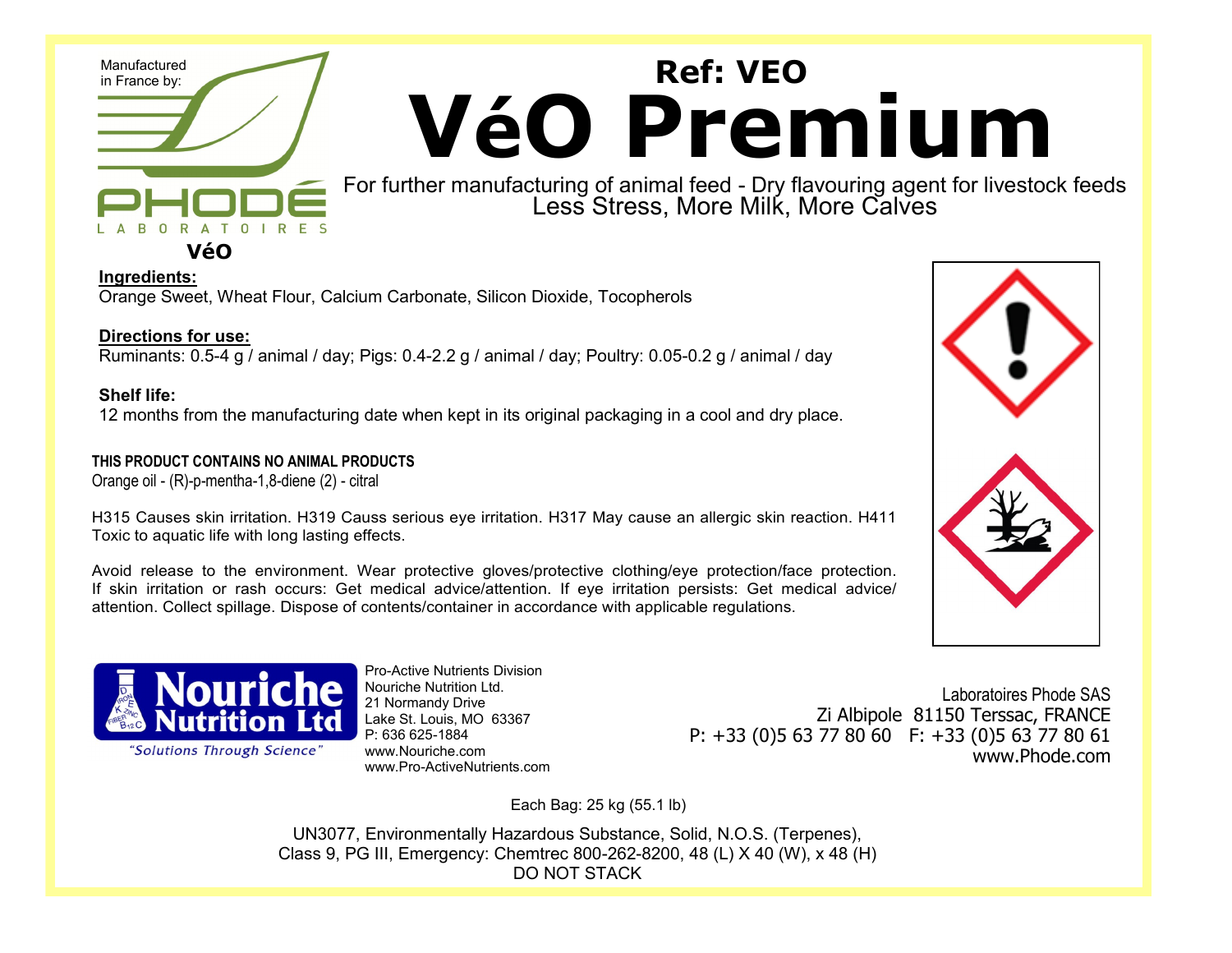

#### **Ingredients:**

Wheat Flour, Calcium Carbonate, Orange Sweet, Linalool, Silicic Acid Precipitated and Dried (E551a), **Tocopherols** 

#### **Directions for use:**

Sheep, Goat: 0.3 g / day - Veal: 0.3 g / day - Dairy cow: 1 g / day - Heifer weanlings: 0.3 g / day -Cattle fattening: .6 to 1 g / day

#### **Shelf life:**

18 months from the manufacture under normal conditions of storage, in dry and ventilated place, in original packaging sealed.

#### **THIS PRODUCT CONTAINS NO ANIMAL PRODUCTS**

H317 May cause an allergic skin reaction. H411 Toxic to aquatic life with long lasting effects.

Avoid release to the environment. Wear protective gloves/protective clothing/eye protection/face protection. If skin irritation or rash occurs: Get medical advice/attention. Collect spillage. Dispose of contents/container in accordance with applicable regulations.



Pro-Active Nutrients Division Nouriche Nutrition Ltd. 21 Normandy Drive Lake St. Louis, MO 63367 P: 636 625-1565 www.Nouriche.com www.Pro-ActiveNutrients.com

Laboratoires Phode SAS Zi Albipole 81150 Terssac, FRANCE P: +33 (0)5 63 77 80 60 F: +33 (0)5 63 77 80 61 www.Phode.com

Each Bag: 20 kg (44 lb)

UN3077, Environmentally Hazardous Substance, Solid, N.O.S. (Terpenes), Class 9, PG III, Emergency: Chemtrec 800-262-8200, 48 (L) X 40 (W), x 48 (H) DO NOT STACK